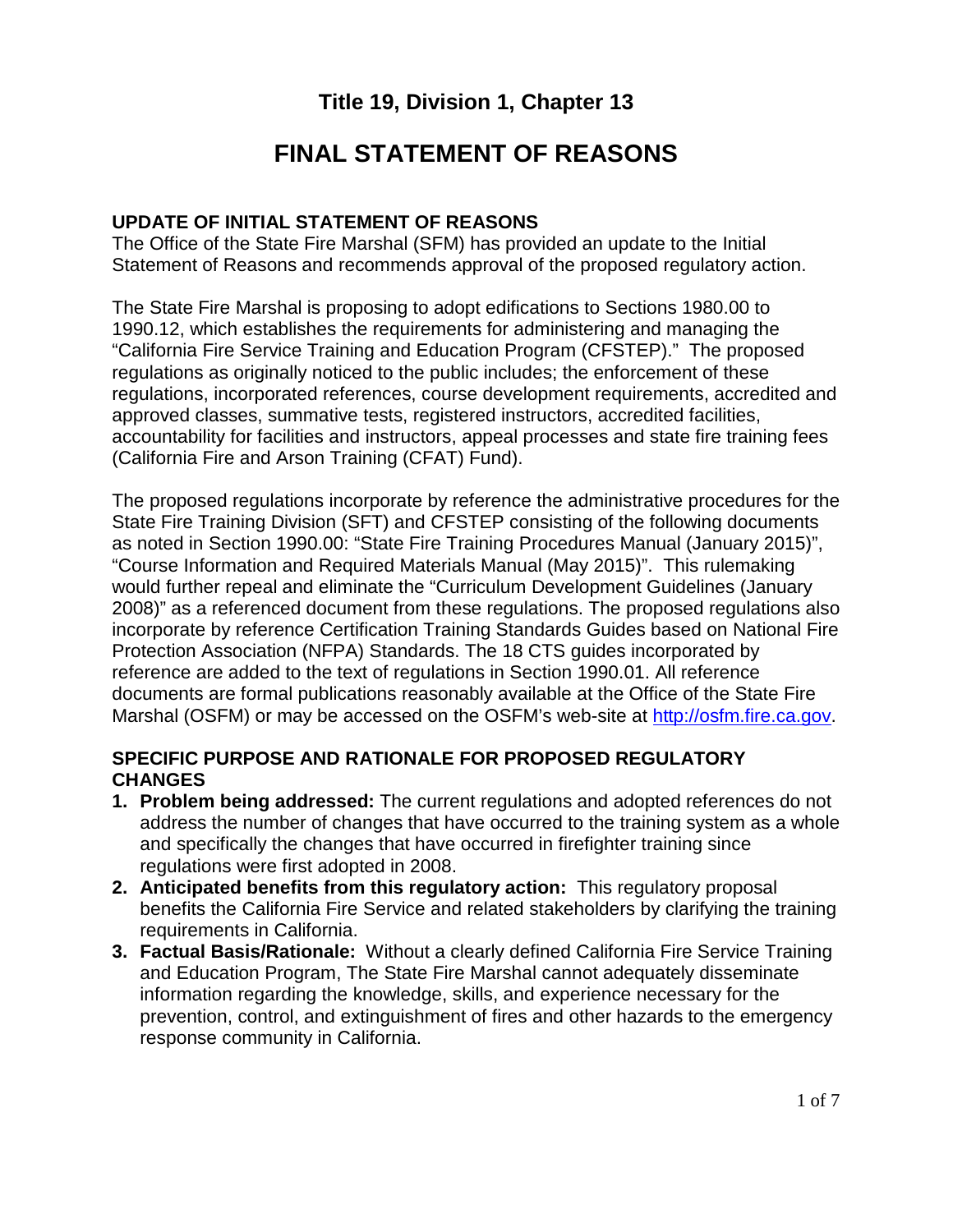The California Fire Service Training and Education Program, has evolved over several decades into a set of formalized rules documented in the State Fire Training Procedures Manual. The California fire service was instrumental in this development and has operated under these rules as the program now exists. The State Fire Marshal is proposing to adopt these rules as mandated by the Administrative Procedures Act. Updating and adopting these rules will provide the State Fire Marshal with the enforcement capabilities to maintain program integrity and credibility.

The legislative intent for establishing the California Fire Service Training and Education Program and the California Fire and Arson Training fund (CFAT), was to provide a selfsupporting training infrastructure for California's fire service community.

In 2014, State Fire Training (SFT) accredited 3,380 classes, delivered to 44,058 fire service students attending regional and local training academies across the state. There are approximately 60,000 fire service personnel in 900 fire departments across the state requiring training courses and certification from State Fire Training.

### **TECHNICAL, THEORETICAL AND/OR EMPIRICAL STUDIES OR REPORTS**

The OSFM did not rely on any report or document in the development of this rulemaking beyond that previously identified in the supplement to the Initial Statement of Reasons and in the Second 15-day Notice. In connection with proposing the regulation amendments, the State Fire Marshal also consulted with the Statewide Training and Education Advisory Committee (STEAC), and Training Officer Associations, but these were conversations only and there were no documents relied upon in connection with these consultations.

### **LOCAL MANDATE DETERMINATION**

The proposed regulation does not impose any mandate on local agencies or school districts.

### **ECONOMIC IMPACT ON SMALL BUSINESS**

No commenter proposed an alternative to lessen any adverse economic impact on small business.

### **SPECIFIC SECTIONS WHICH HAVE BEEN AMENDED AND/OR ADDED SINCE THE PUBLICATION OF THE 45 DAY NOTICE PERIOD.**

In response to comments received from the public as well as comments from State Fire Training staff, the State Fire Marshal has updated the original text of the proposed regulations and the incorporated references. The changes were primarily format and editorial, where extraneous language was removed or re-worded, definitions improved, outline numbering updated and repaginated and references clarified.

**SECTIONS 1980.00 THROUGH 1990.12.** Amendments to this section were not included in the proposed regulation that was originally noticed to the public. Some amendments were added for this section by the OSFM prior to the 15-day public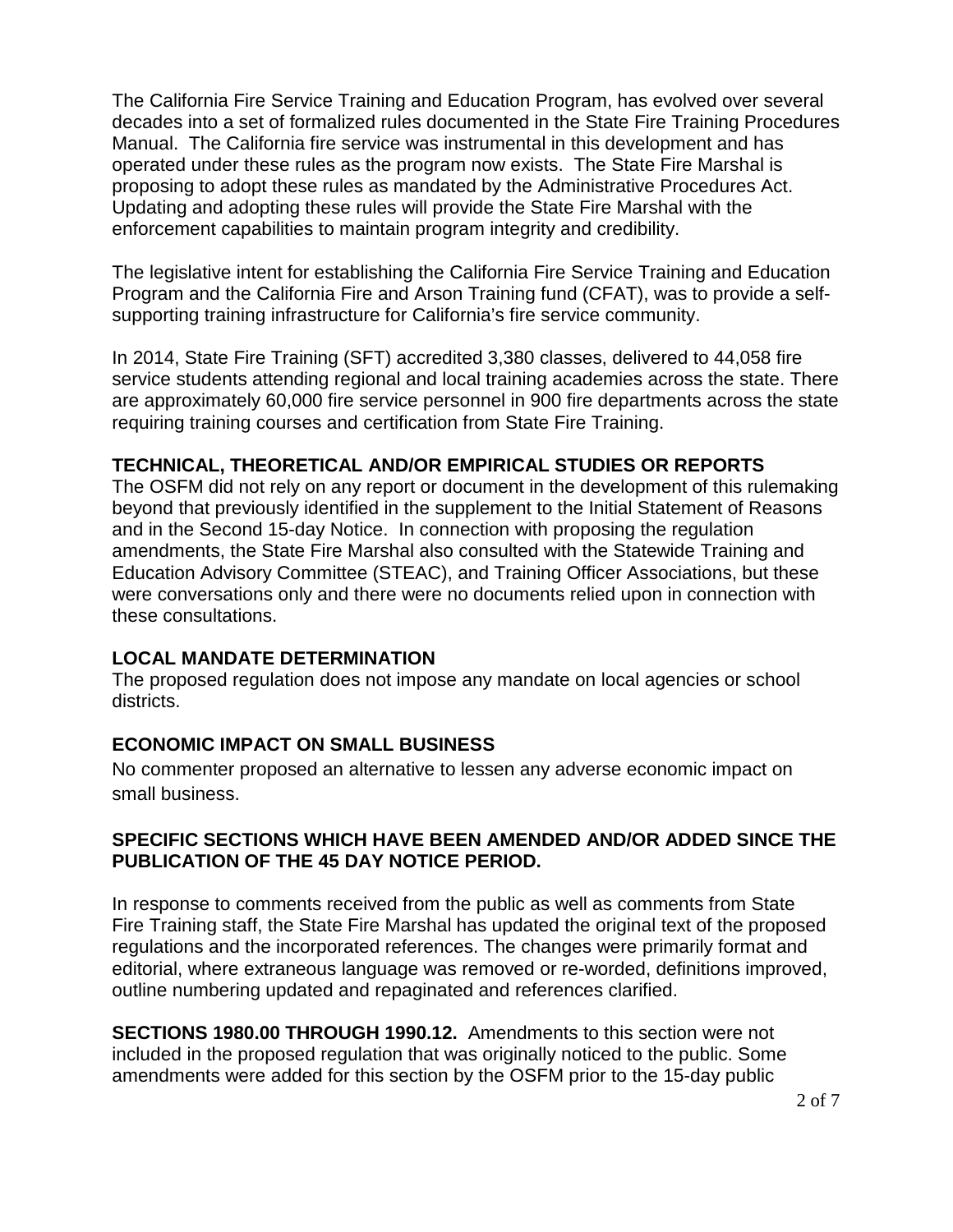comment period. Reference Sections were inadvertently omitted from previous rulemakings and added to the NOTE for all sections in the text of regulations. The modifications in this section are sufficiently related to the original text so that the public was adequately placed on notice that this change could result.

**SECTION 1980.06(a).** Amendments to this section were not included in the proposed regulation that was originally noticed to the public. Some amendments were added for this section by the OSFM prior to the 15-day public comment period. The referenced code section 1980.00 was incorrectly identified and was changed to 1990.00. This editorial change more accurately identifies the documents incorporated by reference for the administrative procedures and responsibilities of the Division Chief of State Fire Training. The modifications in this section are sufficiently related to the original text so that the public was adequately placed on notice that this change could result.

**SECTION 1990.00.** Amendments to this section were not included in the proposed regulation that was originally noticed to the public. Some amendments were added for this section by the OSFM prior to the 15-day public comment period. Editorial changes were made to identify form titles and to re-format the numbering which has no regulatory effect. The "Student Course Evaluation Form (January 2015) was inadvertently omitted from the text of the regulation and added to the list of forms under (a)9 for clarification and consistency with the forms already listed in the SFT Procedures Manual in Section 11, Forms and Checklists. The addition has no regulatory effect. The modifications in this section are sufficiently related to the original text so that the public was adequately placed on notice that this change could result.

**SECTION 1990.02.** Amendments to this section were not included in the proposed regulation that was originally noticed to the public. Some amendments were added for this section by the OSFM prior to the 15-day public comment period. Editorial changes adding a reference section and amendments to acronyms that were not clearly identified are corrected here to improve clarity for the regulated public. The modifications in this section are sufficiently related to the original text so that the public was adequately placed on notice that this change could result.

**SECTION 1990.03.** Amendments to this section were not included in the proposed regulation that was originally noticed to the public. Some amendments were added for this section by the OSFM prior to the 15-day public comment period. The edited section provides clarity as to when an instructor must develop an end of course summative test so that student learning/performance can be determined. The modifications in this section are sufficiently related to the original text so that the public was adequately placed on notice that this change could result.

**SECTION 1990.04.** Amendments to this section were not included in the proposed regulation that was originally noticed to the public. Some amendments were added for this section by the OSFM prior to the 15-day public comment period. The established process allows instructors to communicate with State Fire Training through email.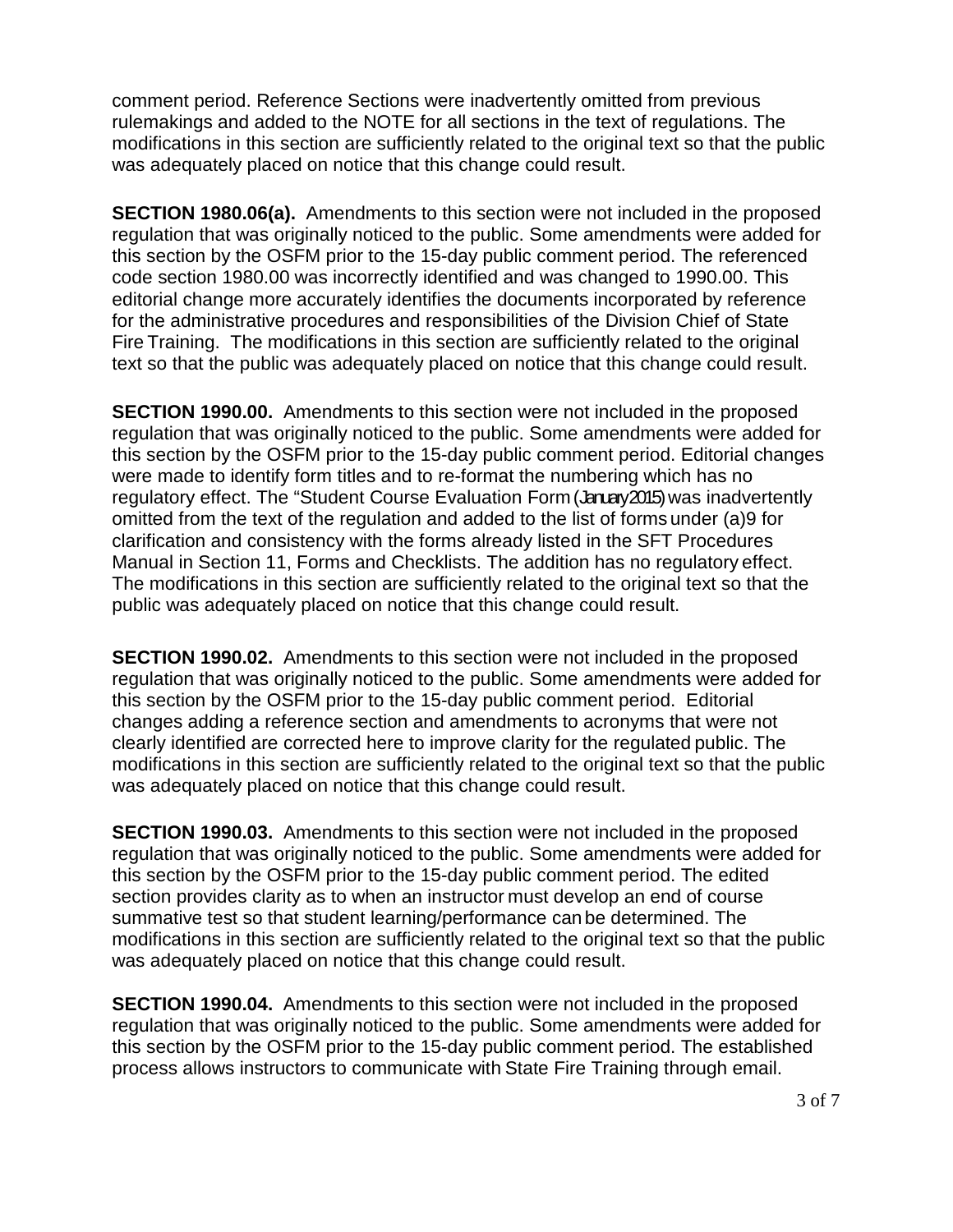Email was selected as the most efficient form of communication with SFT staff to encourage instructors to provide updated contact information. This edit provides clarity and has no regulatory impact. The modifications in this section are sufficiently related to the original text so that the public was adequately placed on notice that this change could result.

**SECTION 1990.06.** Amendments to this section were not included in the proposed regulation that was originally noticed to the public. Some amendments were added for this section by the OSFM prior to the 15-day public comment period. A typographical error was corrected with no regulatory impact. The modifications in this section are sufficiently related to the original text so that the public was adequately placed on notice that this change could result.

**SECTION 1990.11.** Amendments to this section were not included in the proposed regulation that was originally noticed to the public. Some amendments were added for this section by the OSFM prior to the 15-day public comment period. Information was added to the regulations to provide clarity tothe concept of an "update class." Instructors need to update their profile so that when a curriculum is changed or renewed, SFT staff knows how to notify the instructor forthe changes to the curriculum. The inclusion of this information has no regulatory impact on the regulated public as it has been a common policy from the inception of the training division. The modifications in this section are sufficiently related to the original text so that the public was adequately placed on notice that this change could result.

**SECTION 1990.12(c).** Amendments to this section were not included in the proposed regulation that was originally noticed to the public. Some amendments were added for this section by the OSFM prior to the 15-day public comment period. This section has been eliminated from the regulations as instructors now administer their own retake test. The removal of this fee and renumbering this section has no regulatory effect. The modifications in this section are sufficiently related to the original text so that the public was adequately placed on notice that this change could result.

#### **MATERIALS ADDED TO THE RULEMAKING AS DOCUMENTS INCORPORATED BY REFERENCE: CERTIFICATION TRAINING STANDARDS GUIDES (CTS)**

**SECTION 1990.01.** Amendments to this section were not included in the proposed regulation that was originally noticed to the public. Some amendments were added for this section by the OSFM prior to the 15-day public comment period. Previously this section did not clearly identify and list the documents incorporated by reference. The Certification Training Standards Guides (CTS) are added and entered into the rulemaking record as documents incorporated by reference. These guides were developed and based on NFPA (National Fire Protection Association Standards) which are referenced in each guide. Fire fighter job performance requirements are identified in these Certification Training Standards Guides (CTS). The CTS guides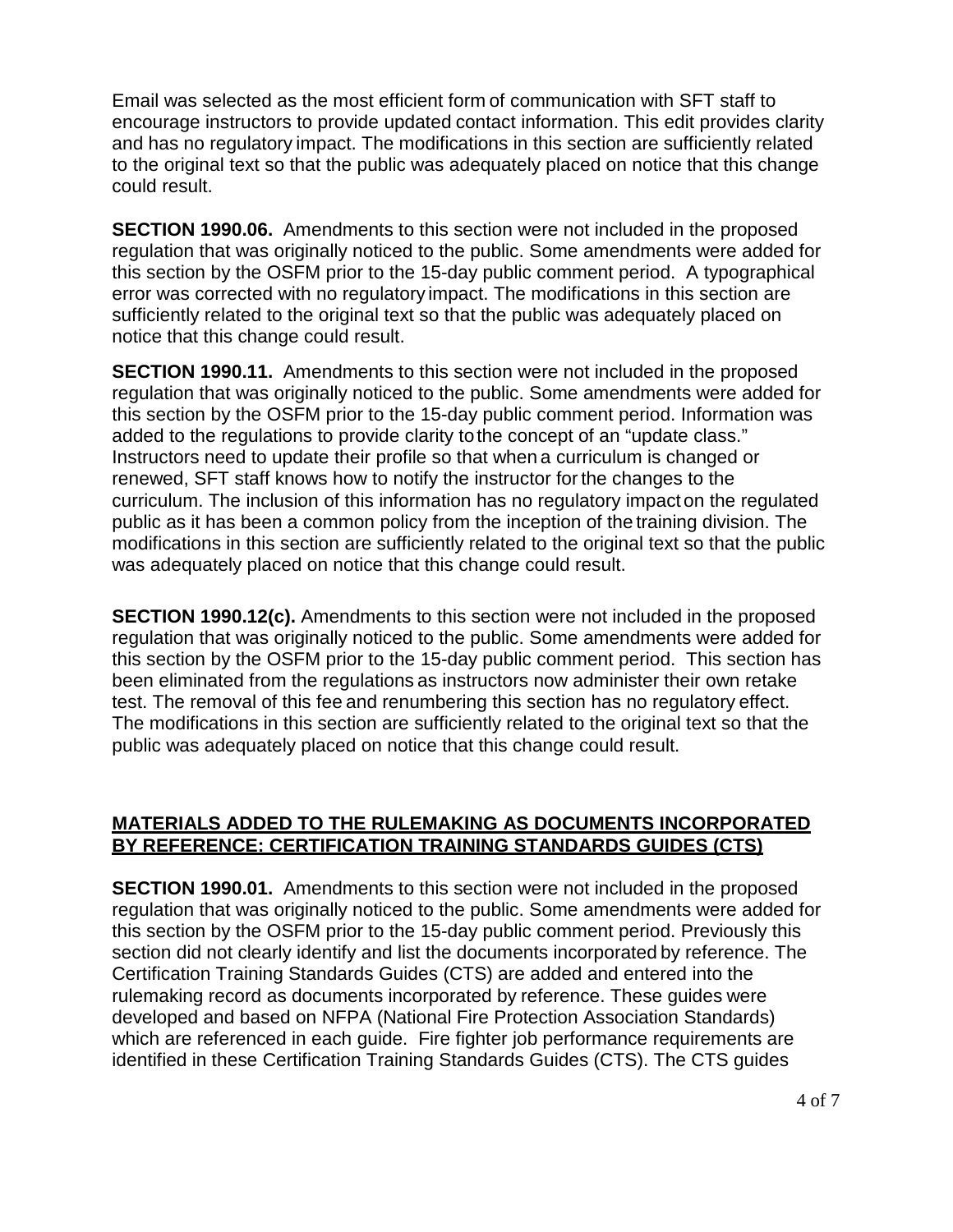form the basis of all the classes in the SFT system. Prior to the second 15-day public comment period, the SFM considered the necessity of adding the Certification Training Standards (CTS) in the regulation and provided clarity to the text of regulations by listing each of the 18 CTS guides so that members of the fire service can better chart their career pathways. The modifications in this section are sufficiently related to the original text so that the public was adequately placed on notice that this change could result.

#### **The Certification Training Standards Guides based on National Fire Protection Association (NFPA) Standards**

The 18 CTS guides that are incorporated by reference are added to the text of regulations in Section 1990.01. Many fire service related classes require updates or require classes to be completely rewritten according to National firefighting standards. The NFPA offers the most complete set of standards for fire fighters. The OSFM references the job performance requirements found in the NFPA standards, but does not adopt the standards in their entirety. Certification Training Standards (CTS) are used in the development of specific classes.

The NFPA documents are made available from the agency, or are reasonably available to the affected public from a commonly known or specified source. It would be cumbersome, unduly expensive or otherwise impractical to publish these documents in the California Code of Regulations. The documents are made available from the agency, or are reasonably available to the affected public from a commonly known or specified source.

### **THE FOLLOWING AMENDMENTS WERE MADE IN THE SFT PROCECURES MANUAL (JANUARY 2015) DOCUMENT INCORPORATED BY REFERENCE**

**SECTION 6.2.3.(C) SFT Procedures Manual (January 2015**). Amendments to this section were not included in the proposed regulation that was originally noticed to the public. Some amendments were added for this section by the OSFM prior to the 15 day public comment period. The OSFM added procedures to document adding additional classes to an instructor's registration. The modifications in this section are sufficiently related to the original text so that the public was adequately placed on notice that this change could result.

**SECTION 2.2.2.(C) SFT Procedures Manual (January 2015).** Amendments to this section were not included in the proposed regulation that was originally noticed to the public. Some amendments were added for this section by the OSFM prior to the 15 day public comment period. The OSFM added a FIRESCOPE member to the list of Statewide Training and Education Advisory Committee (STEAC) members. The modifications in this section are sufficiently related to the original text so that the public was adequately placed on notice that this change could result.

**SECTION 6.8.11.5 SFT Procedures Manual (January 2015).** Amendments to this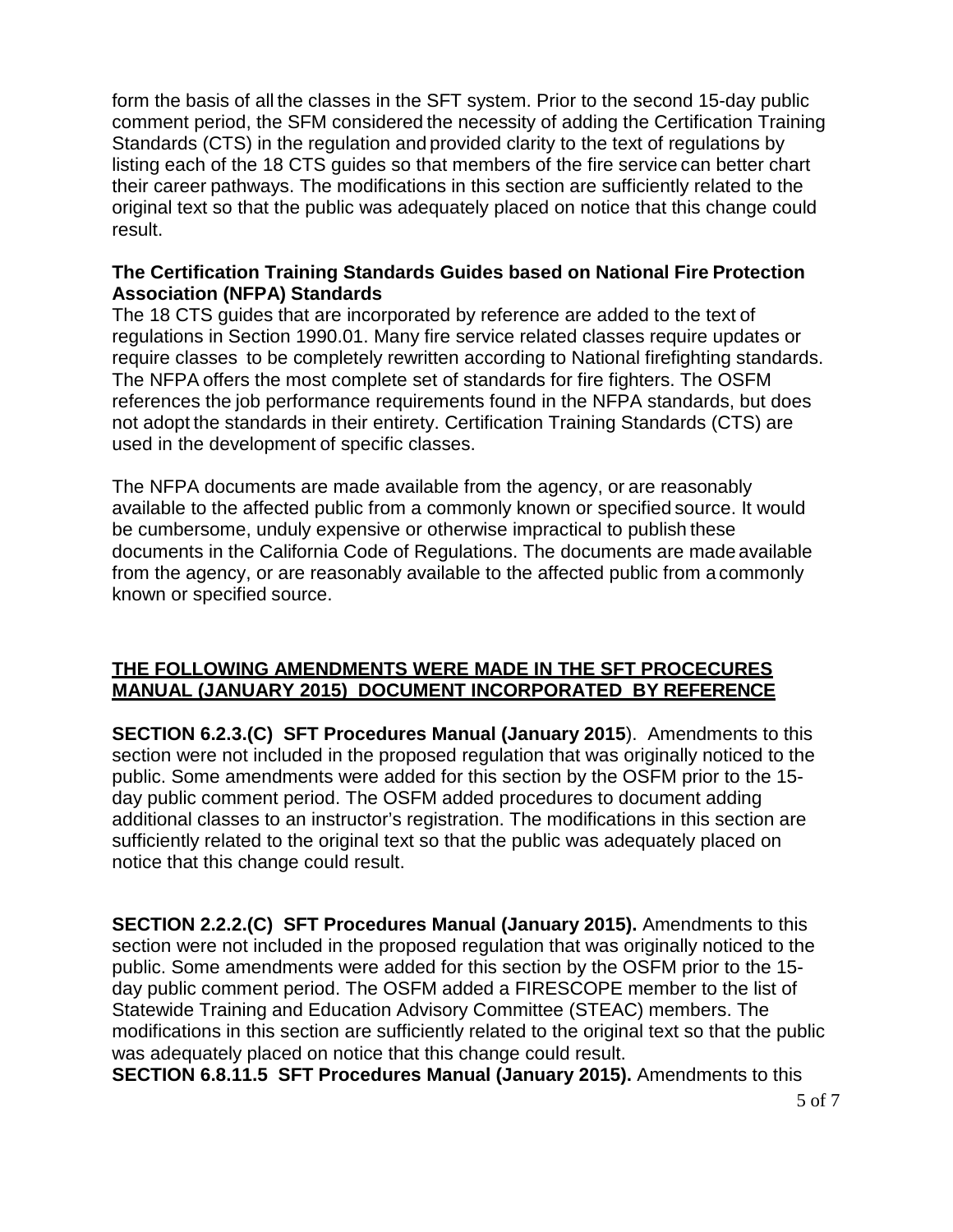section were not included in the proposed regulation that was originally noticed to the public. Some amendments were added for this section by the OSFM prior to the 15 day public comment period. The OSFM added Rescue Systems 1 and 2 instructors meet the rank and experience requirements to become registered "Ethical Leadership in the Classroom" instructors. The modifications in this section are sufficiently related to the original text so that the public was adequately placed on notice that this change could result.

**SECTION 7.10.4.7 SFT Procedures Manual (January 2015).** Amendments to this section were not included in the proposed regulation that was originally noticed to the public. Some amendments were added for this section by the OSFM prior to the 15 day public comment period. The OSFM Added an "S" to "plans" in the title Plans Examiner as a typographic change. The modifications in this section are sufficiently related to the original text so that the public was adequately placed on notice that this change could result.

**SECTION 7.10.4.7 Procedures Manual (January 2015)**. Amendments to this section were not included in the proposed regulation that was originally noticed to the public. Some amendments were added for this section by the OSFM prior to the 15 day public comment period. The OSFM Replaced the language in the original SFT Procedures Manual to "have a minimum of two years of experience in a supervisory/management position." This language was inadvertently left out in the transfer to the new manual format. The modifications in this section are sufficiently related to the original text so that the public was adequately placed on notice that this change could result.

### **MATERIALS ADDED TO THE RULEMAKING FILE AS DOCUMENTS RELIED UPON**

The Strategic Plan: Blueprint 2020 and Assembly Bill 2917 are entered into the rulemaking record as documents relied upon. These documents were not included in the proposed regulation that was originally noticed to the public but were identified and included by the OSFM in the 15-day public comment period.

#### **1. Strategic Plan: Blueprint 2020**

In 2008, stakeholders to the California Fire Training System assembled and developed a new strategic plan entitled "Blueprint 2020." This strategic plan, available for review at<http://osfm.fire.ca.gov/training/pdf/BP2020finaldraft0108.pdf>identifies, defines, and describes an updated training and education model for the California State Fire Training System. Stakeholders involved in its development represented local, state and federal California career and volunteer fire fighters, fire chiefs, organized labor, training officers, and community colleges in support of and their commitment to the implementation of this strategic plan.

Blueprint 20/20 was developed from an internal needs analysis that identified specific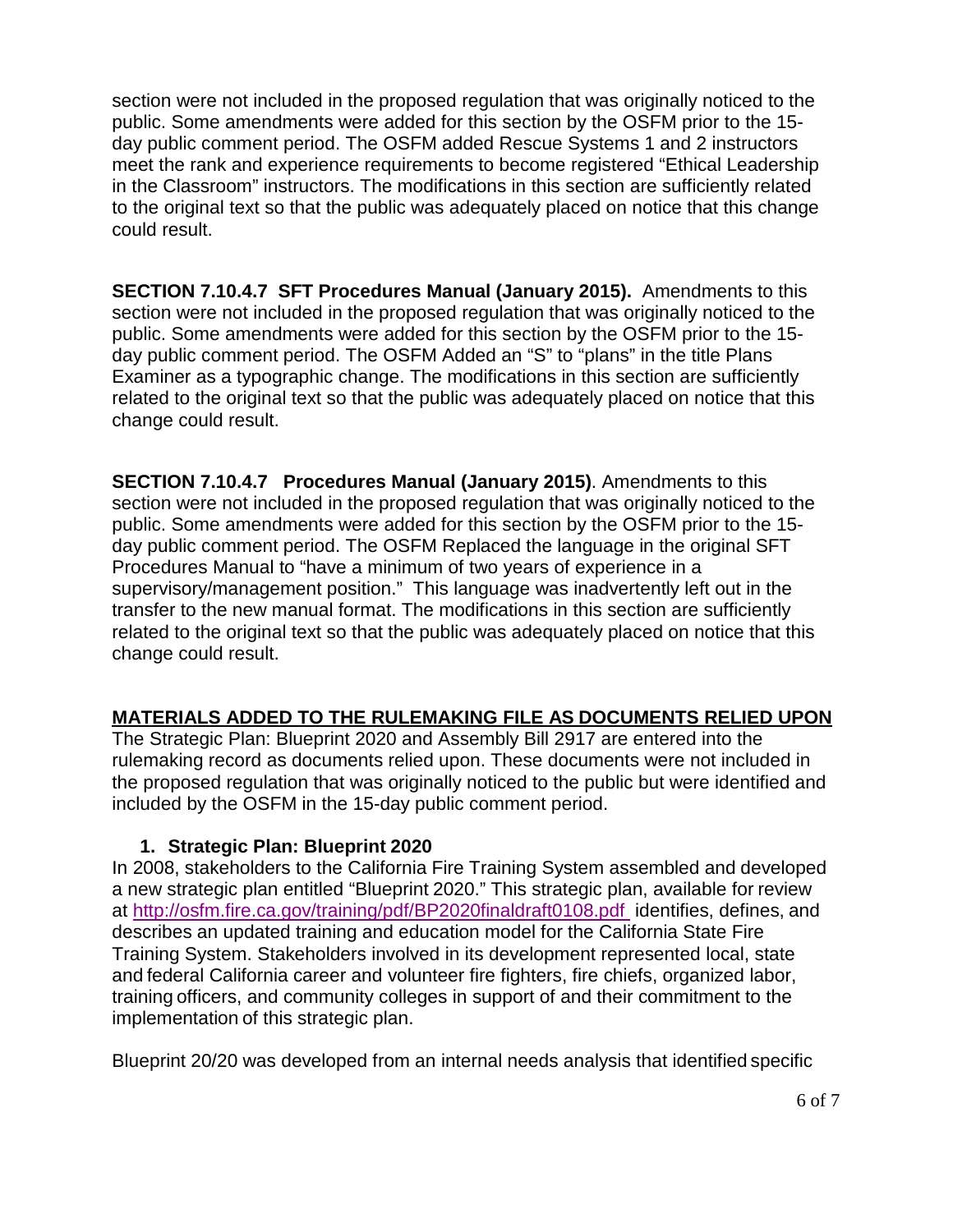areas of improvement and suggested that systemic change is overdue. These areas include: Quality Control, Data Management, Outdated Curriculum, Certification, Continuing Education, Professional Development, Lack of Innovation, and Understaffing. The actualization of this strategic plan required an update to the regulations as well as the referenced documents: SFT Procedures Manual and the Course Information and Required Materials Manual.

### **2. Assembly Bill 2917, February 22, 2008, Torrico.**

This document was not included in the proposed regulation that was originally noticed to the public but were identified and included by the OSFM in the 15-day public comment period. In 2008, Assembly Bill 2917, Torrico, Chapter 274, filed August 28, 2008, contained requirements for agencies certifying emergency medical technicians to conduct a background check. The background check requirement was outside the scope of capabilities for the OSFM training Division. As a result, the Emergency Medical Technician (EMT) certification program was eliminated and required a complete re-formatting and restructuring of the State Fire Training Procedures Manual.

### **ALTERNATIVES DETERMINATION**

The OSFM has determined that no alternative would be more effective in carrying out the purpose for which the regulation is proposed or would be as effective as and less burdensome to affected private persons than the proposed regulation.

### **COORDINATION WITH FEDERAL LAW**

Federal law is not applicable in this case.

The SFM has summarized and responded to public comments as follows:

### **SUMMARY AND RESPOPNSE TO COMMENTS RECEIVED DURING THE INITIAL 45 DAY NOTICE PERIOD OF JUNE 19, 2015 THROUGH AUGUST 3, 2015.**

# **COMMENT NO. 1A: Deputy Chief Steve Drewniany, in a letter dated July 7, 2015.**

Mr. Drewniany Commented on section 6.2.8: MAINTAINING PRIMARY INSTRUCTOR STATUS that a process for historical recognition of existing instructors in good standing to add additional courses of instruction should be defined and documented within the proposed procedures. The proposed regulations that outline the process to become a primary instructor are identified in section 6.2 of the SFT Procedures Manual (January 2015). The section describes the course of qualifications, registration, application process, application review, instructor registration appeals process, etc. However the section does not describe the process for existing primary instructors to add courses to the list of courses that they are qualified and certified to teach. Currently, an existing instructor in good standing is only required to check a box on the current instructor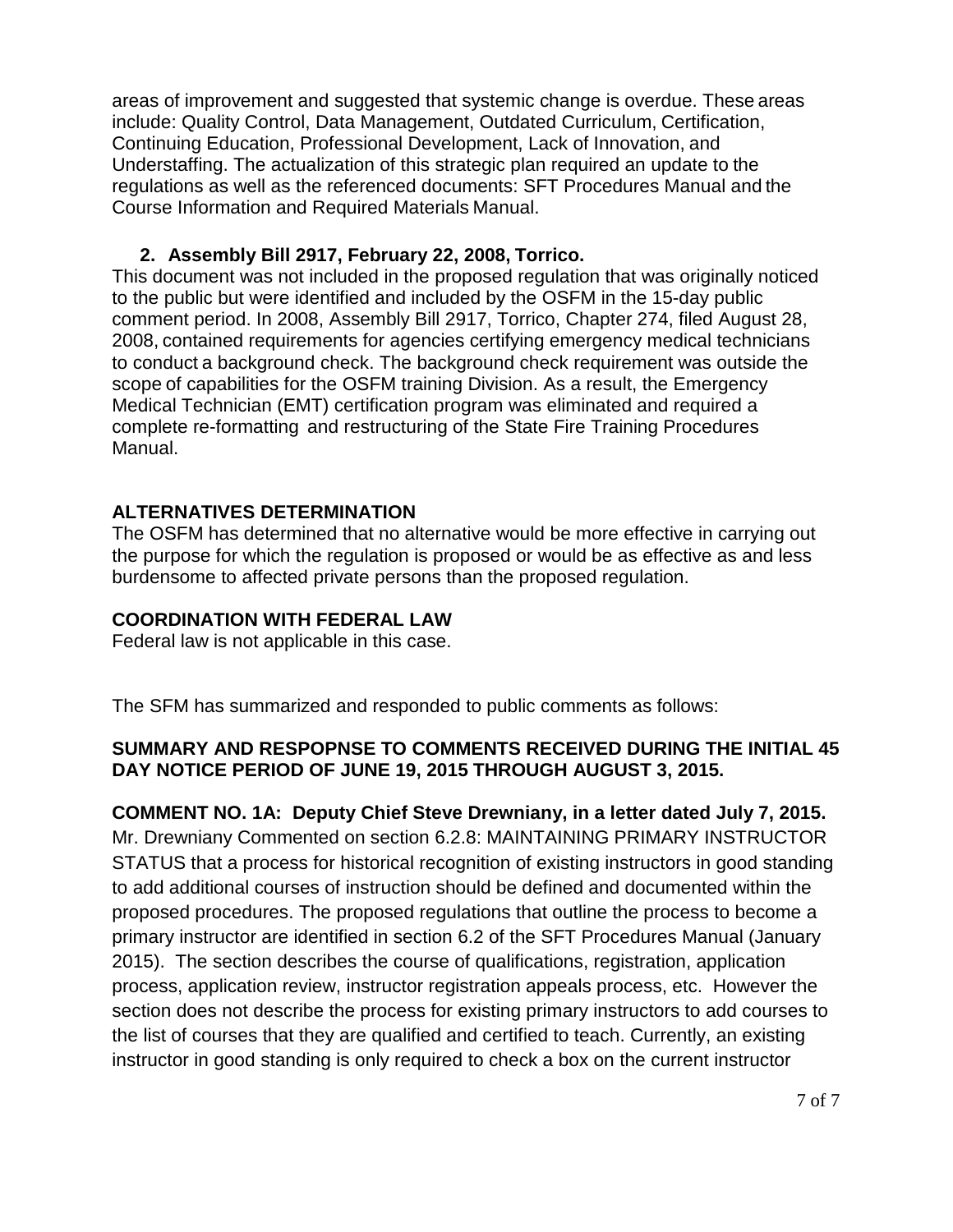application that states "I am a registered SFT instructor in good standing applying for additional courses only". A Chief's letter validating the applicant's expertise in the coursework with proof of course completion certificate for the course applied for accompanies the application. We are not able to locate this process within the procedures manual.

# **RESPONSE TO COMMENT NO. 1A:**

The Office of the State Fire Marshal agrees with this comment and added language to the SFT Procedures Manual, S ection 6.2.3:C documenting the procedure for adding additional classes to an instructors registration.

# **COMMENT NO. 1B: Deputy Chief Steve Drewniany, in a letter dated July 7, 2015.**

Mr. Drewniany commented that a definition of the requirement to attend any SFTrequired update courses should be clarified to add specific intent language to the word "any". The proposed section 6.2.8 #3 states: to maintain primary instructor status a primary instructor must: 1. Abide by all published SFT procedures, 2. Submit any change of personal or professional contact information to SFT, and 3. Attend any SFTrequired update courses. By not defining this process of "Attend any SFT-required update courses" within the proposed regulations, we are left with an inability to plan for how our Department can financially support this system. Specific intent language should be added to clarify the word "any."

# **RESPONSE TO COMMENT NO.1B**

The Office of the State Fire Marshal disagrees with this comment as the term "any" is very specific. When course materials are significantly changed and/or updated it will require the instructors of that specific discipline to attend the updated class to stay current in that discipline. These updates are timed with updates to the NFPA standards every 3 to 5 years, and are communicated to instructors, academies, and fire departments in advance as to when the update committees meet to update the curriculum, at least one year in advance of the course approval process.

# **COMMENT NO. 2A: Instructor Craig Konklin, in a letter dated July 21, 2015.**

Mr. Konklin commented on Section 1990.00. It appears that the State Fire Marshal (SFM) has already eliminated curriculum development and is now attempting to codify that change. The proposal states that the SFM "recommends instead curriculum provided by publishers who meet California's training standard." It is not clear to me where these standards are to originate - NFPA, CICCS, NWCG, or the publishers themselves. In the past curriculum was developed by technical experts, representing a cross section of California's Fire Service. If this will no longer be case, the proposed shift cannot help but have a negative impact on the quality of training offered to our state's firefighters. It would also appear that this change could allow individuals to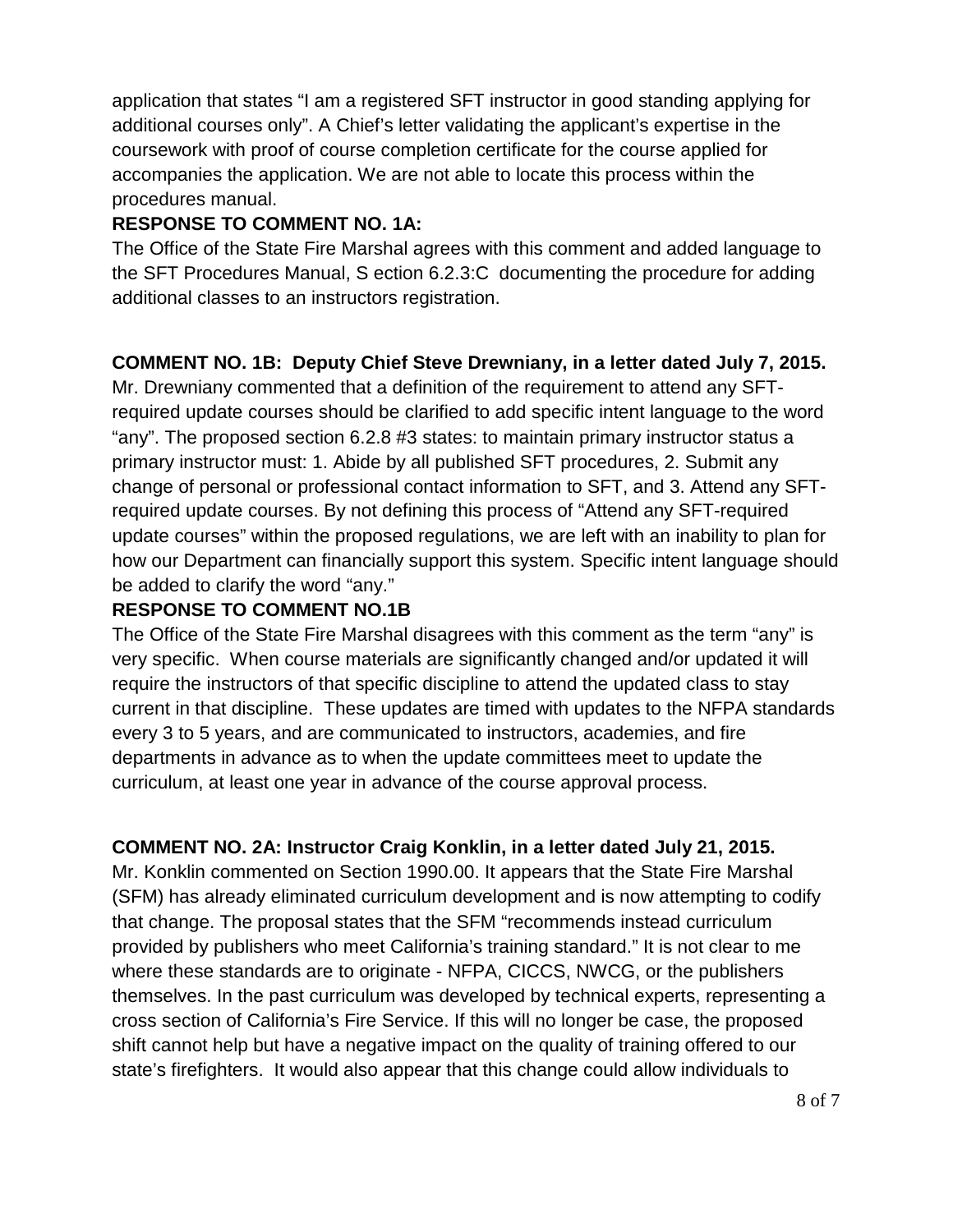develop curriculum that may not comprehensively address the subject being taught. This could create potentially dangerous situations. Are safeguards in place to prevent this from occurring?

# **RESPONSE TO COMMENT NO.2A**

The Office of the State Fire Marshal disagrees with this comment. The SFM is no longer developing curriculum (student manuals, instructor guides and supporting media). The cost of both production and the infringement on SFM copyrights in the replication of course materials without compensation, created a net loss to State Fire Training. However, State Fire Training is not abdicating our role in maintaining the standards of our profession. State Fire Training is referencing the standards developed by National Fire Protection Association (NFPA) in the development of our own Certification Training Standards (CTS). The NFPA standards are developed by those in our profession. State Fire Training still relies on subject matter experts to develop the training standards for each course in our system. These experts create course plans based on the CTS. The subject matter experts also review and recommend commercially available published material also based on the NFPA standards.

Individuals and organizations will still have the ability to create curriculum of their own and to go through the peer review process which includes the Statewide Training and Education Advisory Committee (STEAC) and the State Board of Fire Services (SBFS).

# **COMMENT NO. 2B: Instructor Craig Konklin, in a letter dated July 21, 2015.**

Mr. Konklin commented, that the Notice of Proposed Rulemaking and the Initial Statement of Reasons offer that the proposed changes will not create "Other nondiscretionary cost or savings imposed upon local agencies" and that "There is no direct cost impact anticipated as a result of these regulations." It is undeniable, that with the SFM no longer creating curriculum, the costs associated with that task must be borne elsewhere. This will most likely fall upon local government and private businesses engaged in fire training specifically fire department training bureaus, community colleges, and individual instructors.

It was my understanding based on comments made during outreach meetings, that the cost of curriculum development was a factor behind the SFM's move to discontinue that activity. I believe the statements that the proposed changes are cost neutral for state government; local government and private business are erroneous. Likewise the similar statements in the Economic Impact and Analysis and Assessment are also in error. **RESPONSE TO COMMENT NO. 2B**

The Office of the State Fire Marshal disagrees with this comment. State Fire Training still bears the cost for curriculum development. The funding for curriculum development comes into the California Fire Arson Training Fund (CFAT) from the money generated by registration and certification fees. State Fire Training is still actively involved in the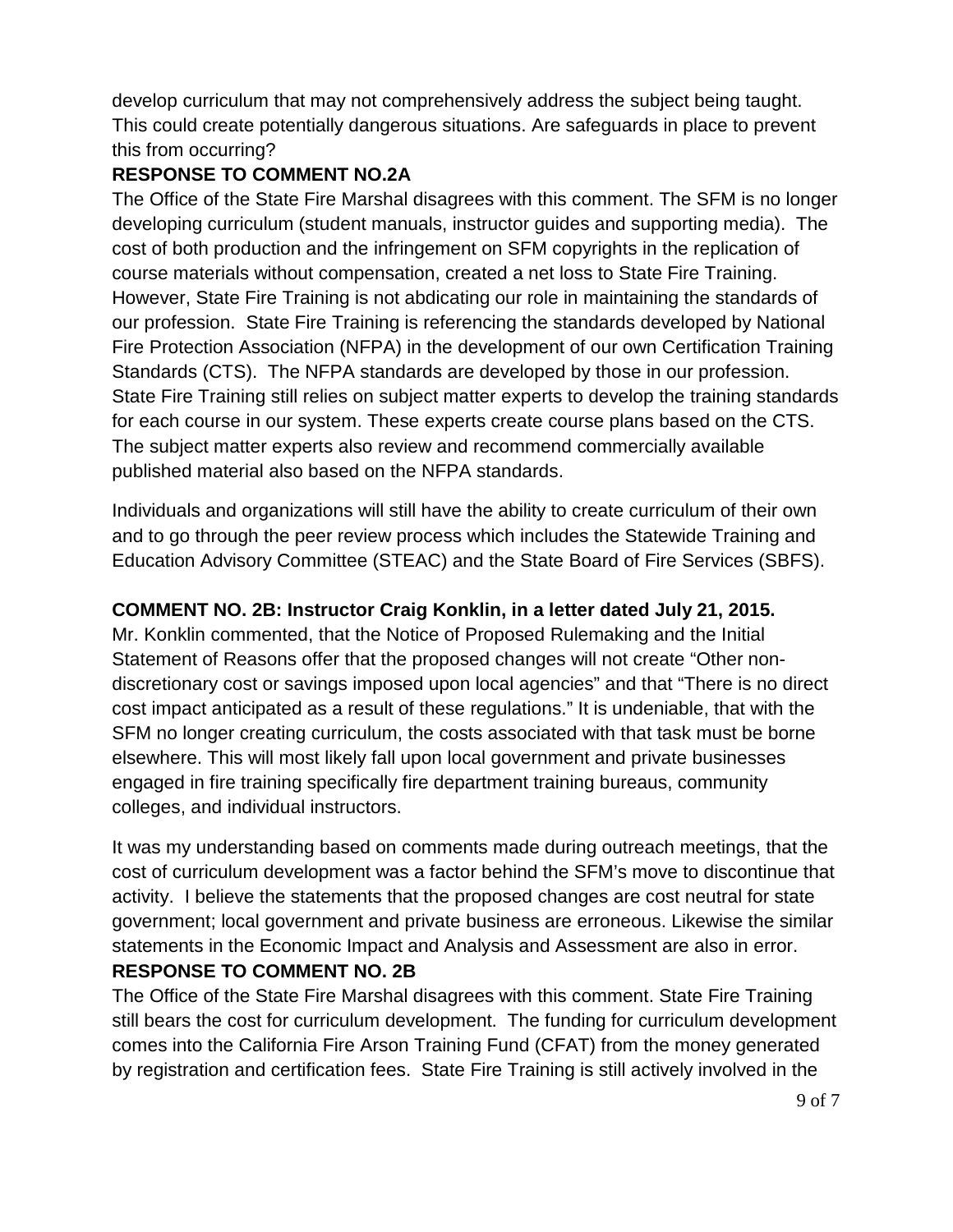process of establishing the training standards and pays for editors and the travel expenses to have subject matter experts come together to work on certification development processes. State Fire Training is no longer publishing the material being developed and is instead posting training standards documents to the internet. Older State Fire Training curriculum (Instructor Guides, Student Manuals, and multi-media) are also now published to the website.

In the past, State Fire Training charged host agencies or instructors the cost to reproduce and ship course materials. At the time student manual prices ranged from \$15, to \$65, Instructor Guides ranged from \$35 to \$150, and multi-media CD's were available for \$85 to \$100. In many cases it was costing State Fire Training more to reproduce and ship this material than what State Fire Training was bringing in by the way of items sold. Many Instructors and academies were no longer ordering course material with their classes but opted instead to reproduce previously purchased material creating a loss in revenue for State Fire Training.

State Fire Training considered the cost of producing and distributing course materials in-house and recognized that the national publishers provide a superior product at the same relative cost. The national publishers also have a vested interest in keeping course materials up-to-date and current with the national standards (a past criticism of State Fire Training materials) . For these reasons, State Fire Training considered that the cost to academies, instructors and students to be equal to the cost of purchasing up-to-date materials from the publishers.

### **COMMENT NO. 2C: Instructor Craig Konklin, in a letter dated July 21, 2015.**

Mr. Konklin commented on section 1990.02 Accredited and Approved Course Curriculum and Course Certificate. I would like clarification on what curriculum and testing standards will be applied to FSTEP classes that count toward certification under the California Incident Command Certification System. Will instructors be required to adhere to NWCG curriculum and standards (including testing)? Likewise, will the Fireline Safety Awareness for Hired Vendors instructors be provided curriculum by CAL FIRE/USFS and will the skills test still be mandated? I ask these questions because the language in the proposed changes makes it unclear as to whether the SFM or the instructor will be responsible for deciding course content and if a proficiency demonstration is required. If no protections exist, would it be possible to specify that training leading to any CICCS or other fire line certification meet a minimum standard determined by the wildland fire agencies?

### **RESPONSE TO COMMENT NO. 2C**

The Office of the State Fire Marshal disagrees with this comment. As indicated in Title 19 California Code of Regulations, State Fire Training does not require a test at the end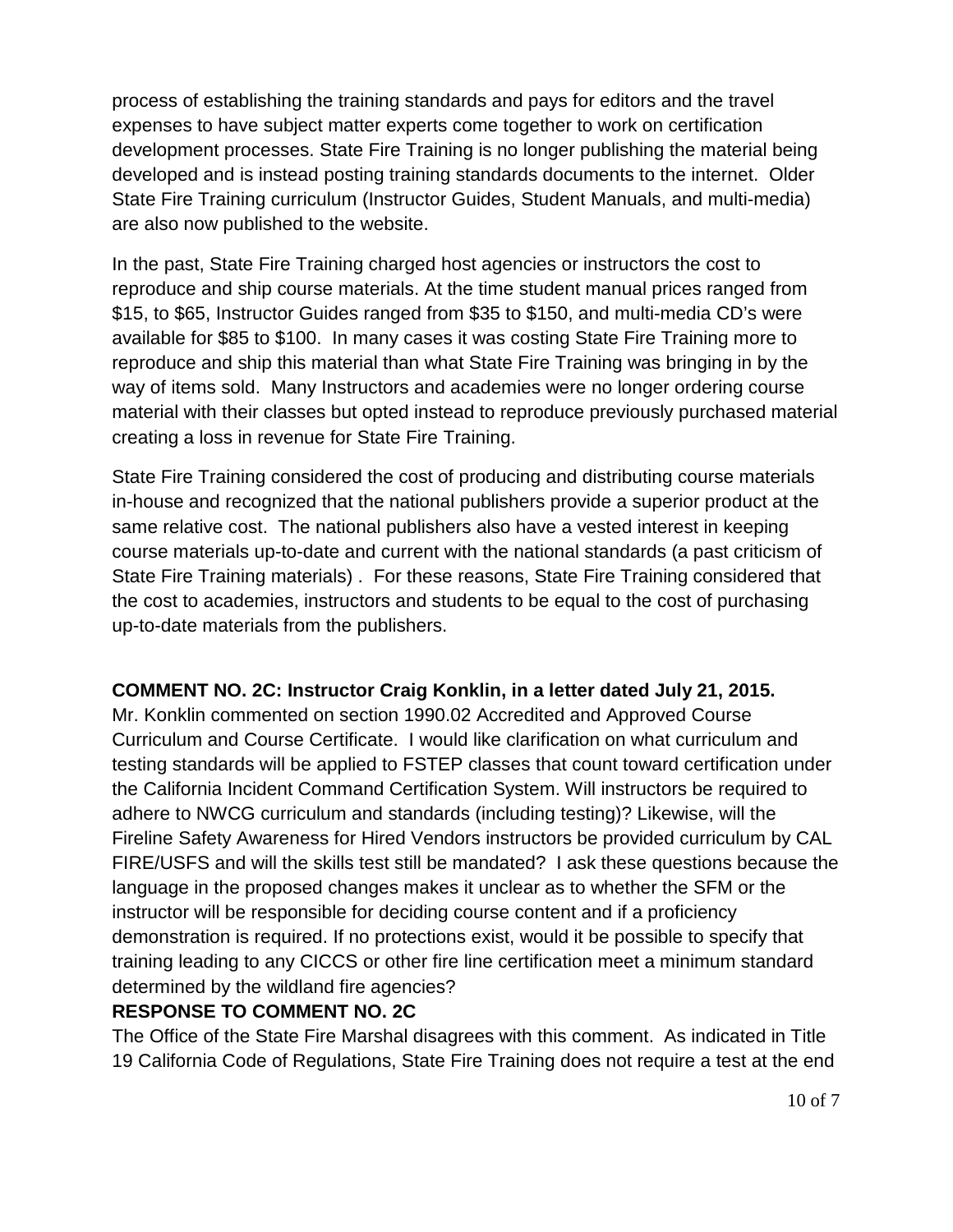of a Fire Service Training and Education Program (FSTEP) class which includes the courses offered by the National Wildfire Coordinating Group (NWCG). While State Fire Training does not require testing at the end of the FSTEP classes, that policy does not preclude an instructor from developing and administering a test at the end of an FSTEP course. Currently State Fire Training is aligned with the NWCG Incident Command System courses. The "Fireline Safety Awareness for Hired Vendors" training is developed in collaboration with CAL FIRE/USFS and administered by State Fire Training using registered SFT instructors. The content for the FSTEP courses are determined by the agency providing the curriculum and not the instructor.

# **OFFICE OF THE STATE FIRE MARSHAL (OSFM) STAFF COMMENTS FROM A STATEWIDE TRAINING AND EDUCATION ADVISORY COMMITTEE (STEAC) MEETING JULY 31, 2015:**

OSFM staff comments from STEAC meeting regarding the documents incorporated by reference-State Fire Training Procedures Manual:

### **STAFF COMMENTS**

Section 2.1.2 . OSFM staff commented that Membership "Firefighting Resources of California Organized for Potential Emergencies" (FIRESCOPE) in the State Fire Training Procedures Manual should be added as a member organization to STEAC. **RESPONSE TO COMMENT:**

Section 2.1.2:C . The Office of the State Fire Marshal agrees with this comment and added FIRESCOPE to the list of STEAC members in Section 2.1.2:C. **DELIVERED IN MARKED-UP PAGES IN SFT PROCEDURES MANUAL.** 

### **STAFF COMMENTS**

Section 6.8.11.5. The OSFM staff commented in the State Fire Training Procedures Manual that rescue systems 1 and 2 instructors do in fact meet the rank and experience requirements to become registered "Ethical Leadership in the Classroom" instructors. The strike out language corrects this misprint.

### **RESPONSE TO COMMENT:**

The Office of the State Fire Marshal agrees with this comment. The language was erroneously added in the development of this SFT Procedures Manual. The erroneous material was struck-out and has no regulatory impact. **DELIVERED IN MARKED-UP PAGES IN SFT PROCEDURES MANUAL.**

### **STAFF COMMENTS**